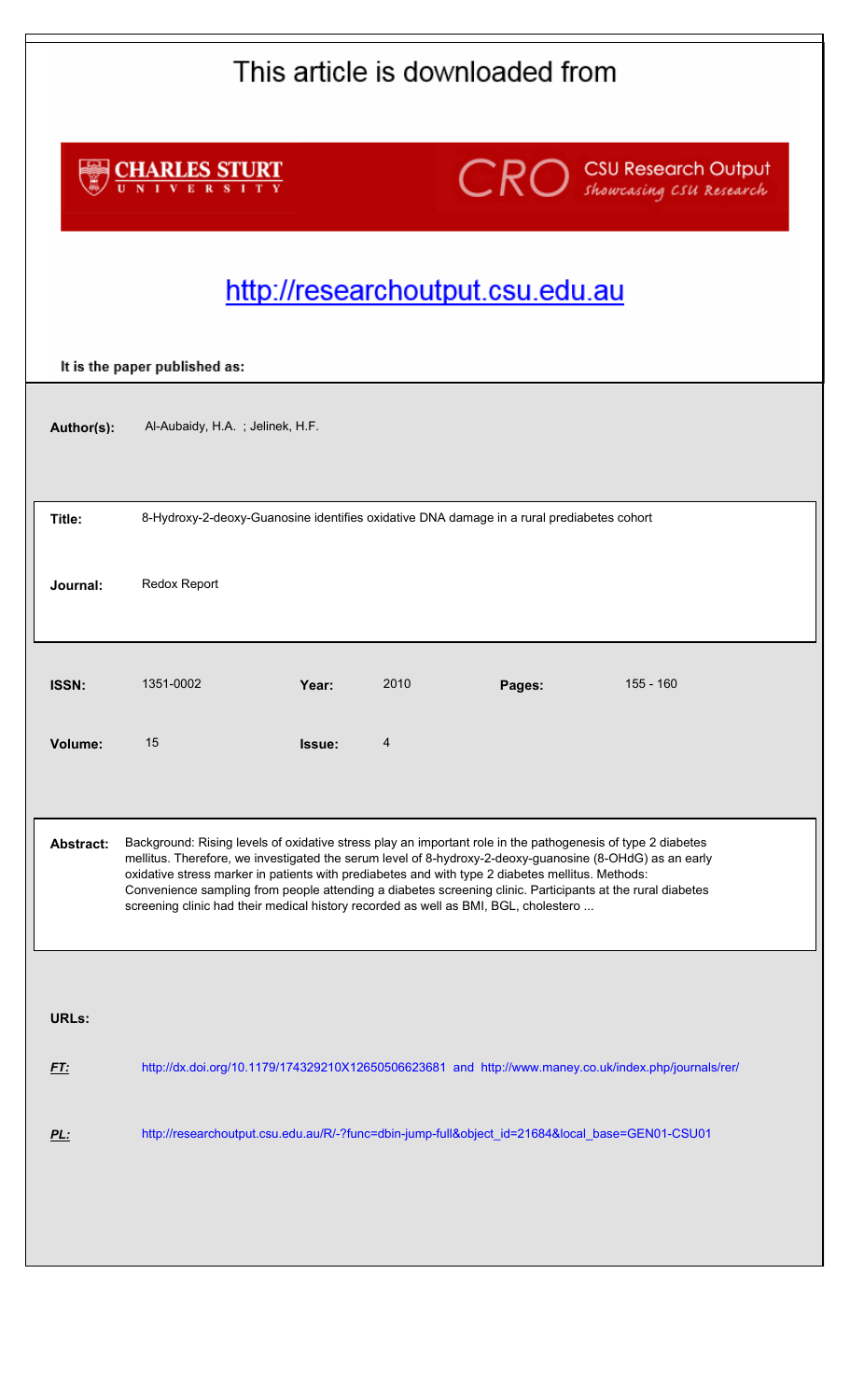# **8-hydroxy-2-deoxy-guanosine identifies oxidative DNA damage in a rural prediabetes cohort**

# Hayder A. Al-Aubaidy<sup>1, 2</sup> and Herbert F. Jelinek<sup>1, 3</sup>

- <sup>1</sup> School of Community Health, Faculty of Science, Charles Sturt University, Albury, New South Wales, Australia;
- <sup>2</sup> Department of Chemistry and Clinical Biochemistry, College of Medicine, Al-Nahrain University, Baghdad, Iraq.
- <sup>3</sup> Diabetes Complications Research Initiative and Centre for Research in Complex Systems

## **Correspondence to:**

Herbert Jelinek,

School of Community Health,

Charles Sturt University,

PO Box 789,

Albury,

NSW, 2640

Australia

Tel: +61 2 6051 9219;

Fax: +61 2 6051 6772;

E-mail: hjelinek@csu.edu.au

### **Number of Tables:** 3

### **Word Count**

Abstract: 197

Main text: 1855

**Running Title:** Oxidative DNA damage in preclinical diabetes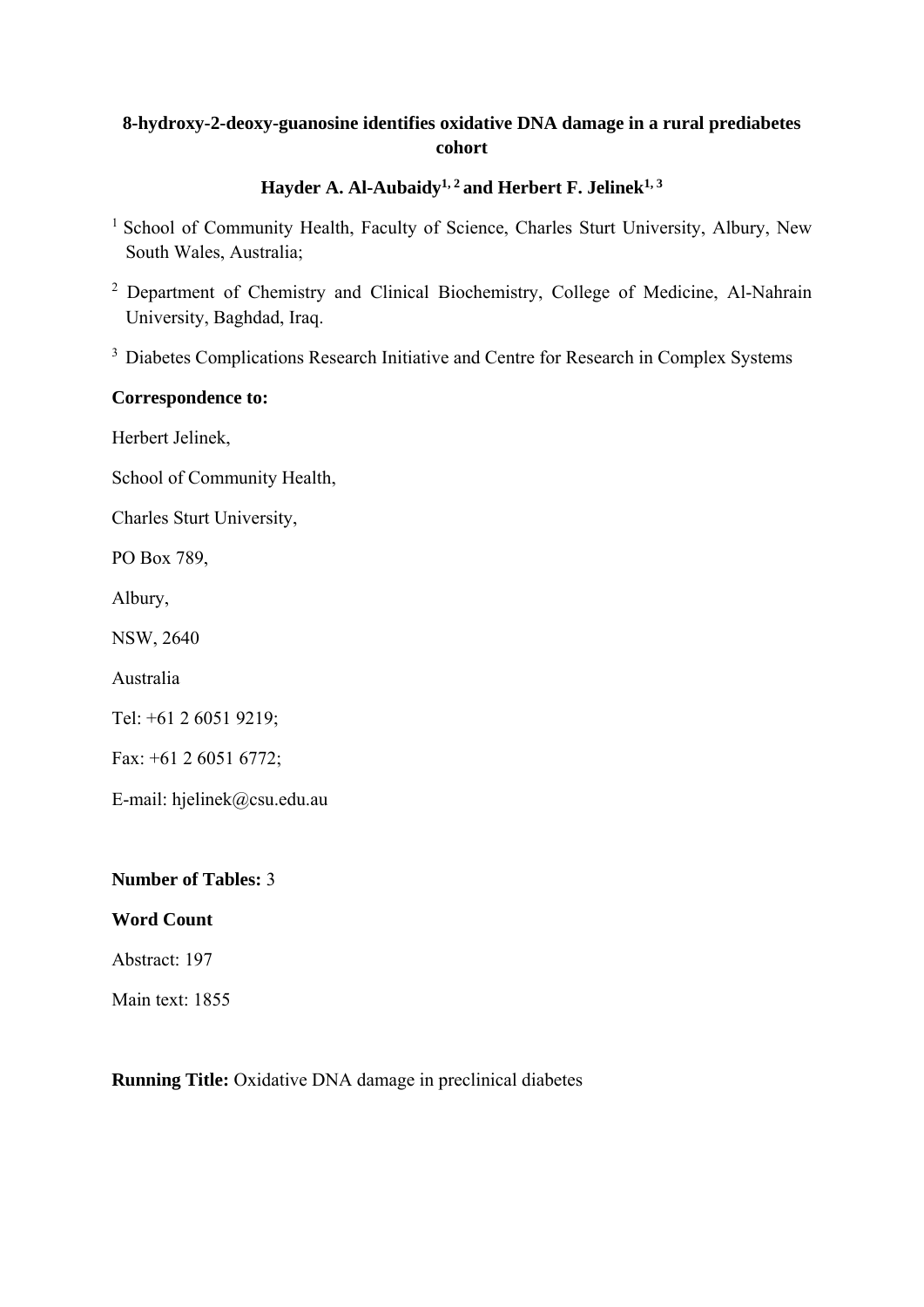# **Abstract**

**Background:** Rising levels of oxidative stress play an important role in the pathogenesis of type 2 diabetes mellitus. Therefore, we investigated the serum level of 8-hydroxy-2-deoxyguanosine (8-OHdG) as an early oxidative stress marker in patients with prediabetes and with type 2 diabetes mellitus.

**Methods:** Convenience sampling from people attending a diabetes screening clinic. Participants at the rural diabetes screening clinic had their medical history recorded as well as BMI, BGL, cholesterol, GSH, MDA, met-Hb and 8-OHdG measured. Statistical analysis was performed using ANOVA followed by Sheffe *post hoc* test for between group differences.

**Results:** 8-hydroxy-2-deoxy-guanosine (8-OHdG) level was significantly greater in the prediabetes (516.5  $\pm$  260 pg/ml) compared to control group (177.8 $\pm$ 91 pg/ml; p<0.01). The diabetes group (1926.9 $\pm$ 1197 pg/ml) had the highest level of 8-OHdG, being approximately four times greater compared to the prediabetes group ( $p \le 0.001$ ). No significant change in the cholesterol profile, MDA level indicative of lipid peroxidation and antioxidant activity as measured by erythrocyte reduced glutathione was observed in the prediabetes group compared to the control group (p>0.05).

**Conclusion:** 8-OHdG levels in both the prediabetes and diabetes group were increased from control values suggesting a role for 8-OHdG as an early disease marker that may be more sensitive compared to cholesterol, MDA and erythrocyte reduced glutathione levels, which were within normal limits. This is of clinical significance as 8-OHdG is a strong indicator of oxidative stress related DNA damage within blood vessel walls and other tissue that increases the risk of cardiovascular disease.

**Keywords:** 8-hydroxy-2-deoxy-guanosine, oxidative DNA damage, erythrocyte reduced glutathione, prediabetes, type 2 diabetes.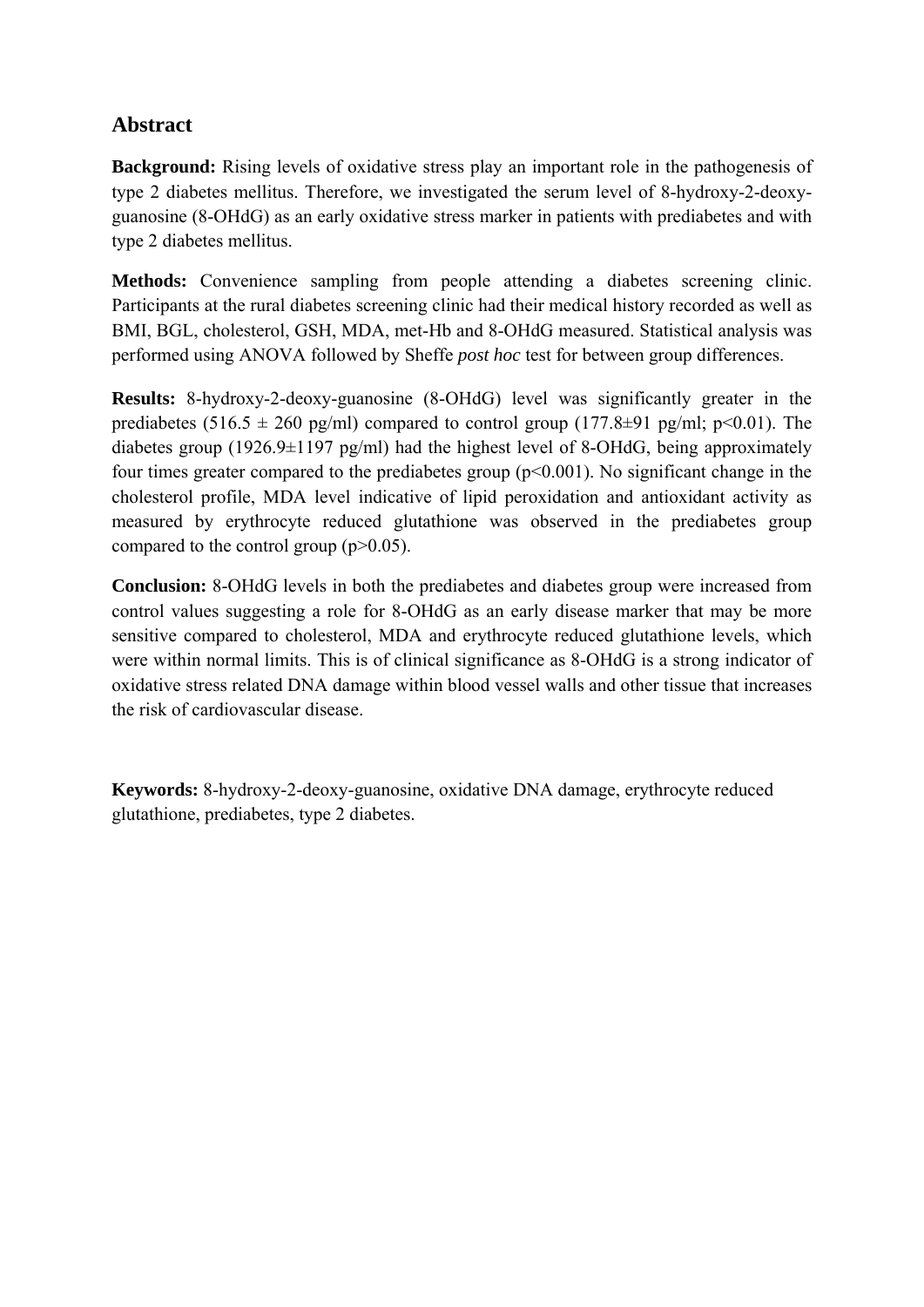### **INTRODUCTION**

Elevated blood glucose levels (BGL) lead to increases in free radicals via several biochemical pathways. 1-3 An increase in oxidative stress and an impaired antioxidant capacity to retain normal physiological function play an important role in the pathogenesis of type 1 and type 2 diabetes mellitus and its complications such as atherosclerosis.<sup>4,5</sup> Importantly pathophysiological changes associated with diabetes complications such diabetic retinopathy, and nephropathy may already be present at the preclinical stage when blood glucose levels are raised  $(5.5mmol/L < BGL < 7.0mmol/L)$  manifesting as changes in blood constituents associated with oxidative stress. These oxidative stress compounds include glutathione (GSH), malondialdehyde (MDA), methaemoglobin (metHb), interleukins, C-reactive protein (CRP), homocysteine and 8-hydroxy-2-deoxy-guanosine  $(8\text{-}OHdG)$ <sup>6-9</sup> In diabetes disease progression, oxidative stress plays a key role in the development of insulin resistance and impaired insulin resistance.<sup>10</sup> Early targeted treatment may reduce the likelihood of diabetes disease progression and increased occurrence of complications such as atherosclerosis.<sup>11,12</sup>

#### **Antioxidants and diabetes disease progression**

Erythrocyte reduced glutathione (GSH) is a cellular antioxidant found in red blood cells.<sup>13</sup> Patients with diabetes tend to have a smaller and more oxidized glutathione pool than control subjects of a similar age, $14$  which weakens the defence against oxidative stress.<sup>15</sup> Hydrogen peroxide is a free radical that crosses into the nucleus and is a source of hydroxyl radicals, leading to oxidative damage of DNA. Hydrogen peroxide also crosses into the erythrocyte, where oxidative damage may occur. Hydrogen peroxide is primarily detoxified through glutathione activity located in plasma and within the erythrocyte.16 Erythrocytes of people with diabetes are also more susceptible to lipid peroxidation as measured by malondialdehyde in a TBARS reaction  $(MDA)$ .<sup>17</sup> The importance of MDA is that it reacts with proteins and phospholipids, especially with collagen within the cardiovascular system, which in diabetes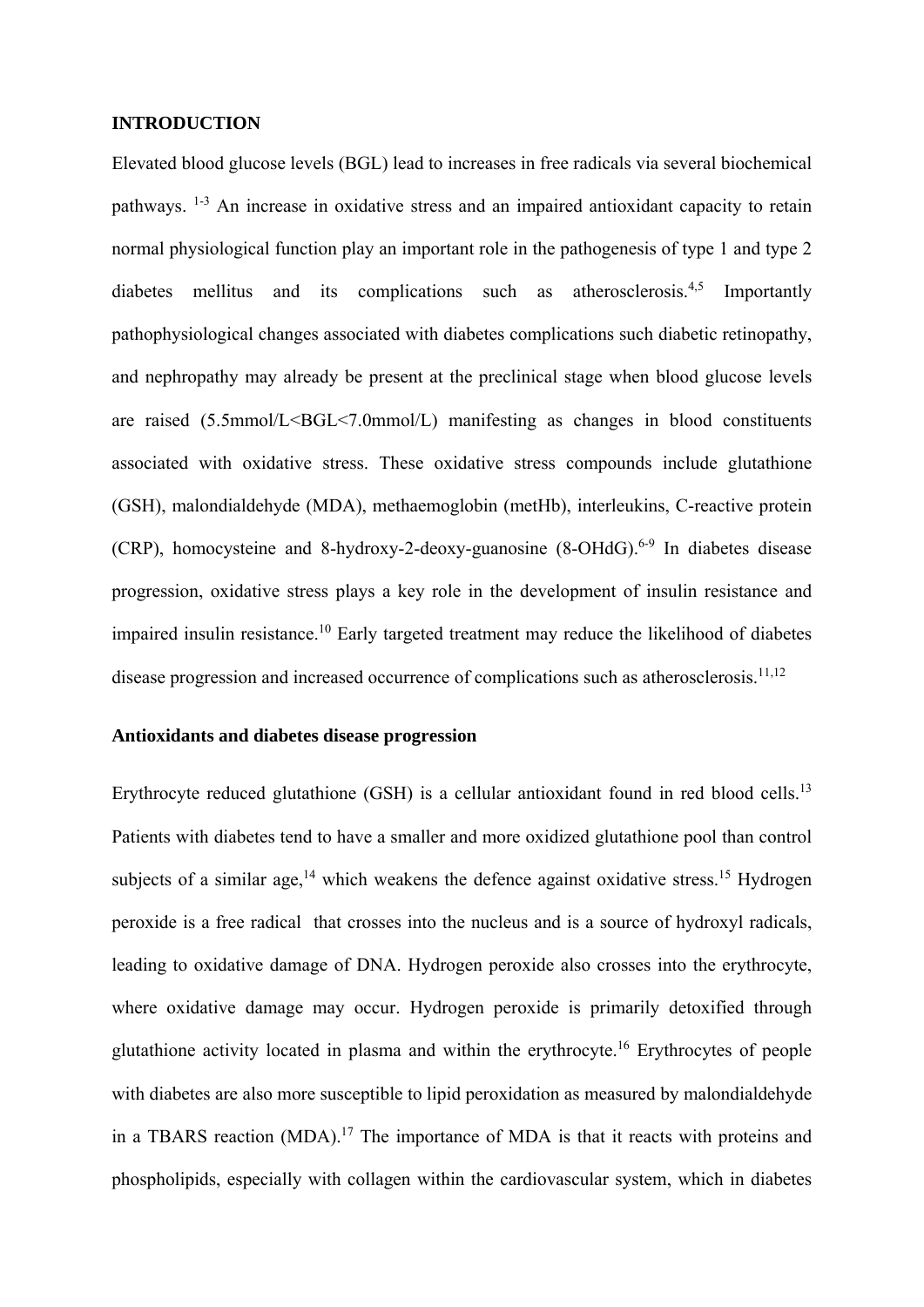has already undergone modification due to increases in glucose and glycation products. The stiffened collagen becomes increasingly more resistant to remodelling and is a contributor to atherosclerosis and heart attack.<sup>18</sup> Methaemoglobin (met-Hb), where the iron in haemoglobin is oxidized to the ferric form, is unable to transport oxygen to tissues causing hypoxia.19 Both oxidative stress induction and stress adaptation are significantly reduced if haem release from methaemoglobin is inhibited.20

#### **8-OHdG and diabetes disease progression**

Oxidative damage through free radicals formed through oxidation of hydrogen peroxide in the nucleus can lead to base modification, sugar damage, strand break, and DNA-protein cross-links.21 8-hydroxy-2-deoxy-guanosine (8-OHdG), a product of DNA base modification at the C-8 site produced by the oxidation of deoxyguanosine, is considered as the most sensitive and useful biomarker of oxidative DNA damage.<sup>22, 23</sup>

This research compared the extent of oxidative damage present in control, prediabetes and diabetes stage by measuring 8-OHdG levels, cholesterol levels, erythrocyte reduced glutathione, erythrocyte malondialdehyde and methaemoglobin.

### **MATERIALS AND METHODS**

*Protocol*: The study protocol was reviewed and approved by the Ethics in Human Research Committee of Charles Sturt University. Informed consent was obtained from each subject. Participants to the Diabetes Screening Clinic were drawn from the community through announcements in the local newspaper, radio and television. During the period of the study between February 2006 and June 2008, 753 people attended the clinic. Only participants where complete data was available as required for this study were included in the analysis. Participants were divided into three groups: a) Control group with normal blood glucose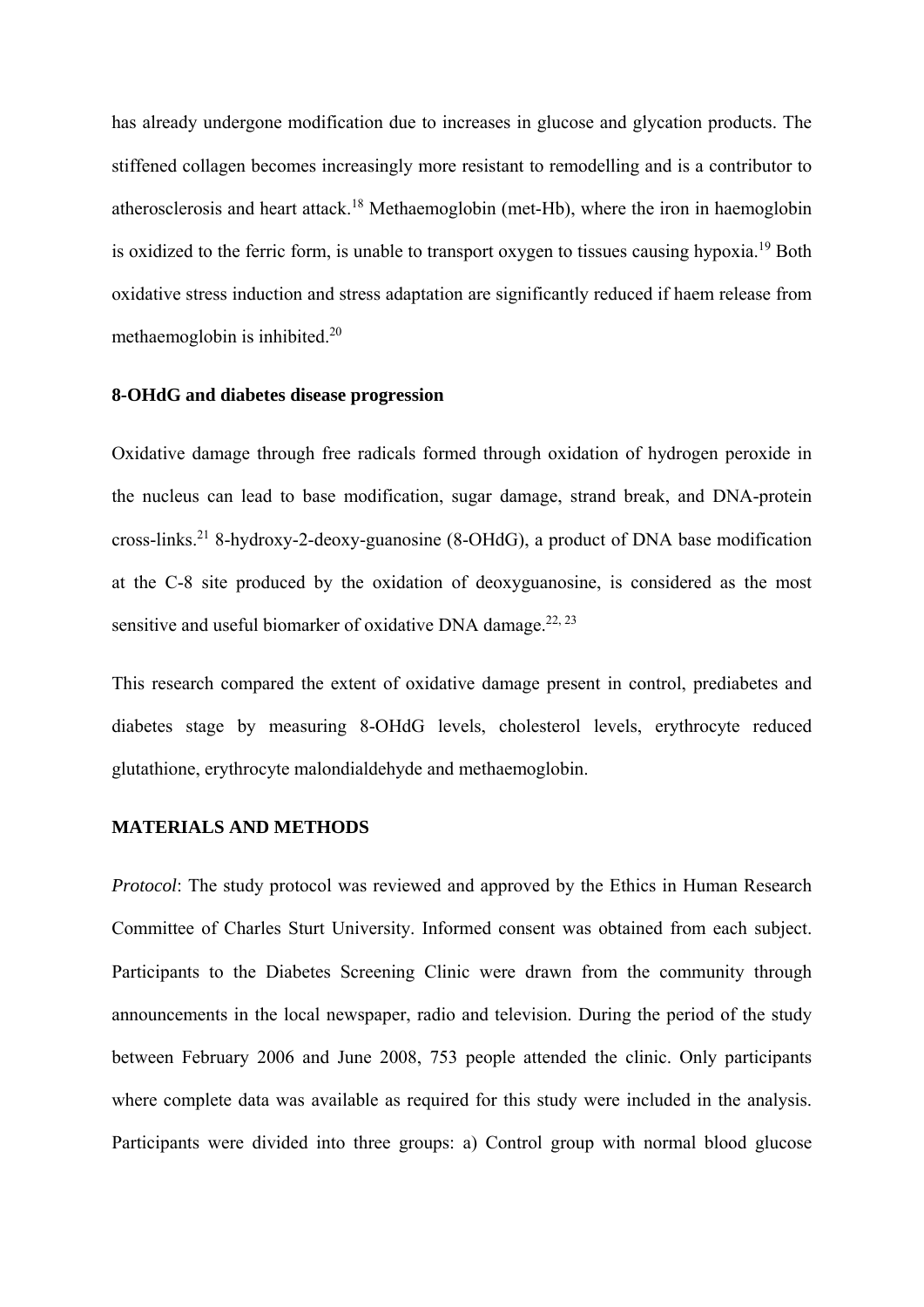levels. b) Prediabetes group with impaired fasting blood glucose (BGL > 5.5 mmol/L but < 7 mmol/L) according to the recommendations of the American Diabetic Association:<sup>24</sup> and c) Diabetes group, selected on the basis of having been diagnosed previously using an oral glucose tolerance test and/or being on antihyperglycaemic medication. No exclusions were applied for the prediabetes and diabetes group as cardiovascular and/or renal disease are a part of the disease progression. Medication that has antioxidant properties is expected to reduce the level of antioxidants measured and therefore would reduce the likelihood of seeing a difference between groups. Participants were comparable for age, gender, smoking habit, diet, and physical activity. People with type 2 diabetes were requested not to take any diabetic medication on the day of the test.

*Measurements of oxidative stress***.** Erythrocyte malondialdehyde (MDA) was measured using the thiobarbituric acid reacting substance.<sup>25</sup> Levels of methaemoglobin (MetHb) were assessed using spectrophotometry of haemoglobin absorption before and after cyanide addition,<sup>26</sup> and oxidative DNA damage was measured using the serum 8-Hydroxy 2<sup>2</sup>- deoxy Guanosine ELISA Kit.<sup>27</sup> The level of erythrocyte reduced glutathione (GSH) was determined using the 5,5′-dithiobis-2-nitrobenzoic acid (DTNB) reaction.<sup>28, 29</sup>

*Statistical analysis*. The data was analysed using SPSS (Version 14) and Microsoft Excel (Office2007, Microsoft). All values were expressed as mean  $\pm$  standard deviation (M $\pm$ SD). Statistical analysis was performed using a one-way ANOVA followed by Scheffe *post-hoc* test for between group comparisons. For categorical variables a chi-square test was used.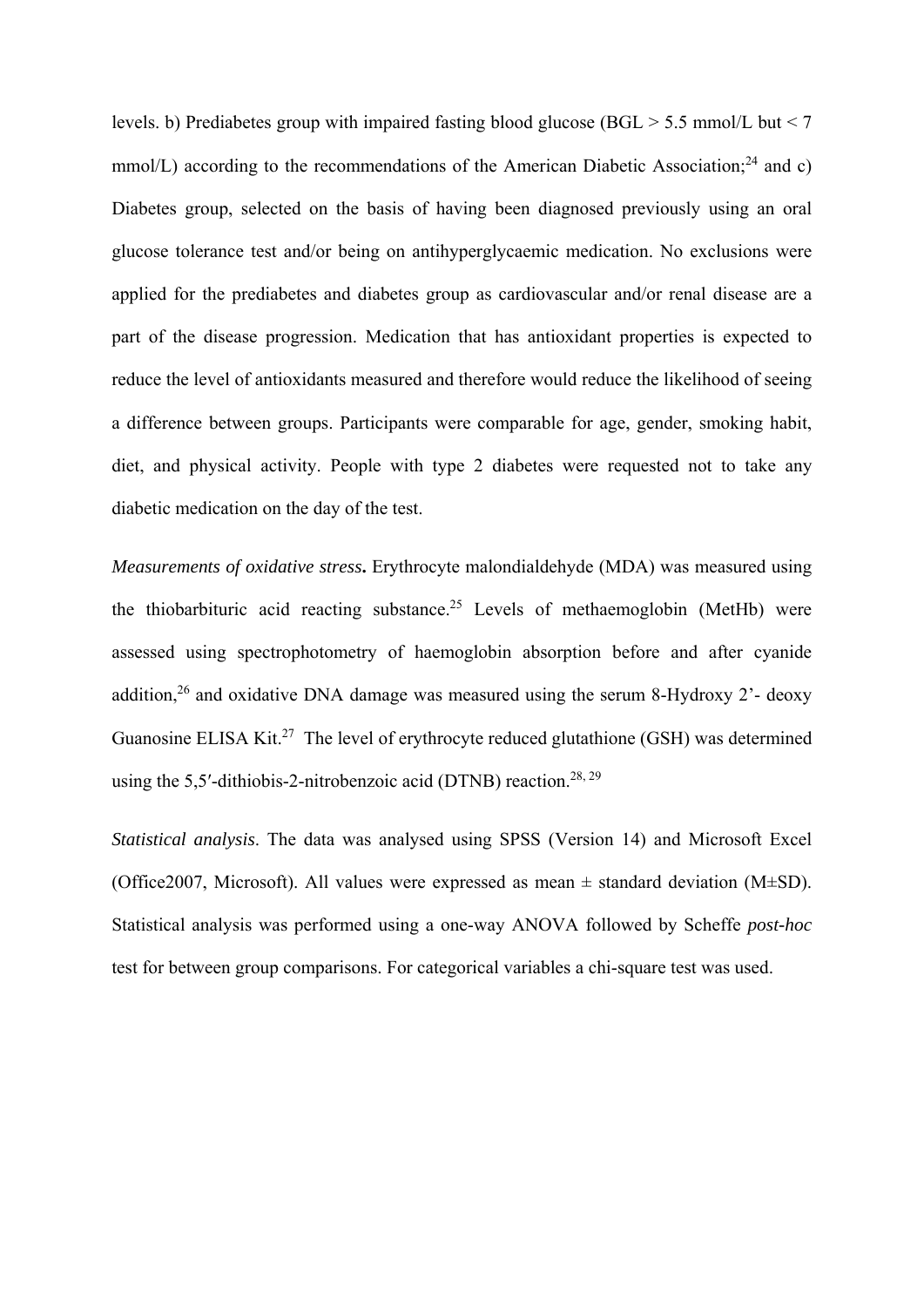#### **RESULTS**

Table 1 illustrates the baseline values of 166 participants. Disease status, fasting blood glucose level, age, sex, HbA1c, blood pressure, statin therapy and BMI are shown. Presence of microvascular and macrovascular disease is also indicated.

### PUT TABLE 1 HERE

Thirty-six of the control group (36.7%) had medically treated hypertension and 18 (18.4%) were receiving statin. In the prediabetes group twelve (36.4%) had hypertension and receiving medication and eleven (33.3%) were receiving statins. While 27 (77.1%) of the diabetes subjects were receiving medication for hypertension and 20 (57.1%) were on statin therapy. No significant difference between the three groups was found for use of statins  $(X^2_{166,2} = 2.73; p=0.25)$ . There was a significant difference for antihypertensive use  $(X^2_{166,2} =$ 2.73; p<0.0001) One control subject reported glomerular nephritis, Nineteen (8 control, 5 pre-DM and 6 DM) had other kidney complaints such as kidney stones and cysts. Participants were comparable for age, gender, smoking habit, diet, and physical activity. Age, BMI, blood pressure, BGL and HbA1c increased from the control to the prediabetes and diabetes groups. Using post hoc analysis, BMI was significantly different between control and diabetes group (Table 1). BGL and HbA1c showed significant changes between control and diabetes and BGL between prediabetes and control as well.

For the biomarkers a statistically significant result for total cholesterol (TC), high and low density lipoprotein cholesterol (LDL-C; HDL-C) as well as triglycerides between the three groups was noted using the one way ANOVA ( $p < 0.001$ ). Similarly reduced GSH and 8-OHdG were significantly different ( $p \le 0.001$ ).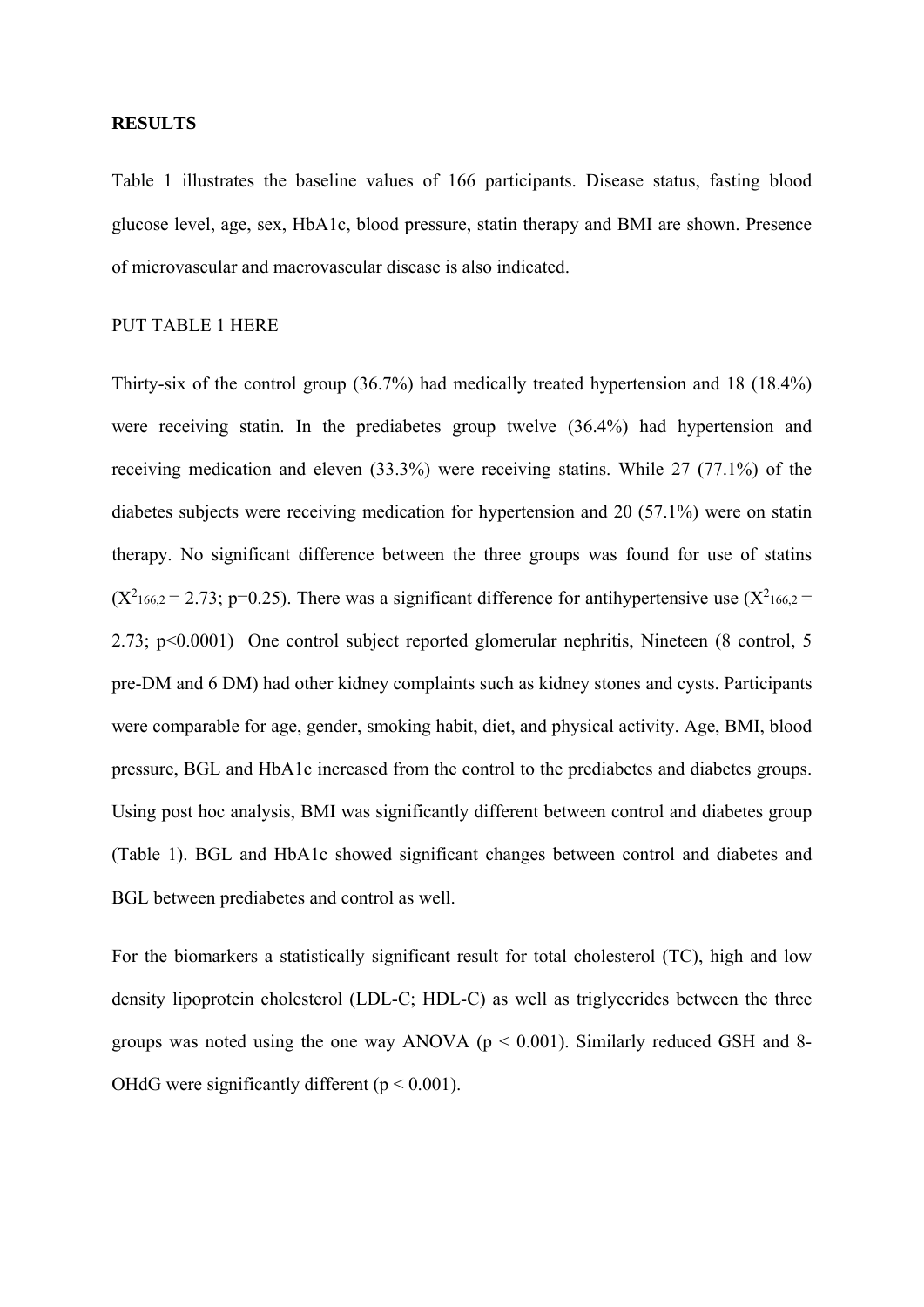There was a significant elevation of 8-OHdG in the prediabetes (516.5  $\pm$  260 pg/ml) and diabetes (1926.9  $\pm$  1197 pg/ml) groups (p<0.01 and p<0.001 respectively) compared to the control group (177.8  $\pm$  91.1 pg/ml) (Table 2) using the Sheffe post hoc test, In addition, there was also a significant higher 8-OHdG level for the diabetes compared to the prediabetes group ( $p < 0.001$ ).

A reduction in reduced GSH levels occurred with disease progression from control to prediabetes and diabetes. However the Scheffe *post hoc* test only showed a statistically significant difference between GSH level in the control  $(71.9 \pm 10.4 \text{ mg}/100 \text{ml})$  and the diabetes group (61.5  $\pm$  14 mg/100ml) (p < 0.001). The reduction noted for reduced GSH level for the prediabetes group (66.9  $\pm$  20.4 mg/100ml) compared to the control group was not statistically significant (Table 2).

### PUT TABLE 2 HERE

*Post hoc* Sheffe analysis for between group differences indicated a statistically significant difference between the control and diabetes group for all cholesterol parameters  $(p<0.001)$ . The level of total cholesterol was found to be lower in the type 2 diabetes group  $(4.4 \pm 1.2)$ mmol/L) compared to the prediabetes and control group  $(5.1 \pm 1.2 \text{ mmol/L and } 5.16 \pm 1 \text{ mmol/L}$ respectively). There was also a significant reduction in the level of LDL-C in the type 2 diabetes group  $(2.4\pm1 \text{ mmol/L})$  compared to the prediabetes group  $(3.19\pm0.1 \text{ mmol/L})$  and control group  $(3.26\pm0.8 \text{ mmol/L})$ ; p values were 0.001 & 0.01 respectively (Table 3).

PUT TABLE 3 HERE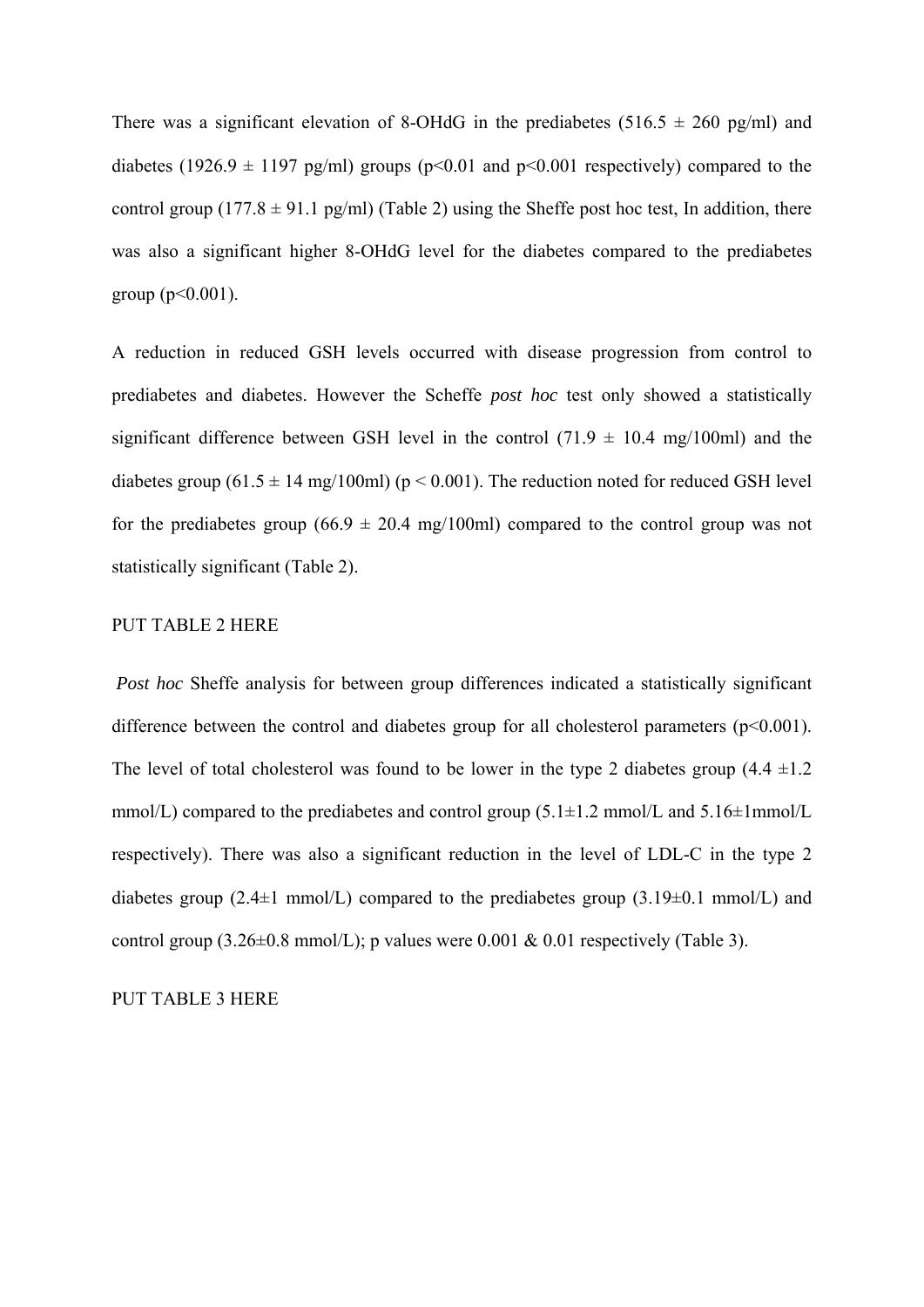#### **DISCUSSION**

Reactive oxygen species (ROS), which arise as a result of hyperglycaemia, can damage nucleic acids, lipids, and proteins with parallel changes in the biochemical makeup of blood constituents. Increased levels of biomarkers or risk factors associated with oxidative damage to lipids, proteins and DNA have been detected in serum of diabetic patients and their presence is correlated with the development of diabetes complications including atherosclerosis.30,31 The extent of damage is related to the duration and level of hyperglycaemia, where even small elevations of blood glucose, as is the case for the prediabetes group ( $BGL > 5.5$  mmol/L) may lead to tissue damage. Thus long-term elevated blood glucose levels are in part responsible for progression of diabetes complications including micro and macrovascular disease.<sup>32</sup> It is well known that complications of diabetes occur often prior to diagnosis of diabetes such as diabetic retinopathy or nephropathy with early intervention being of clear benefit.<sup>33</sup>

Elevated blood glucose levels are clearly responsible for microvascular complications of diabetes and the pathogenesis of atherosclerotic macrovascular disease.<sup>34</sup> Hyperglycaemia leads to the formation of reactive oxygen species. These superoxide anions cause DNA strand breakage with an increase in 8-OHdG and destruction of endothelial function resulting in atherosclerosis.<sup>1</sup> Erythrocyte glutathione or reduced glutathione is a marker of oxidative stress, where free radicals entering the red blood cell are scavenged by glutathione, which is reduced. The red blood cell is thus protected and haemoglobin can continue to function at optimal capacity.9

Setting the blood glucose level at 5.5mmol/L for identification of prediabetes has increased the sensitivity of detecting people at risk of diabetes and cardiovascular disease but also has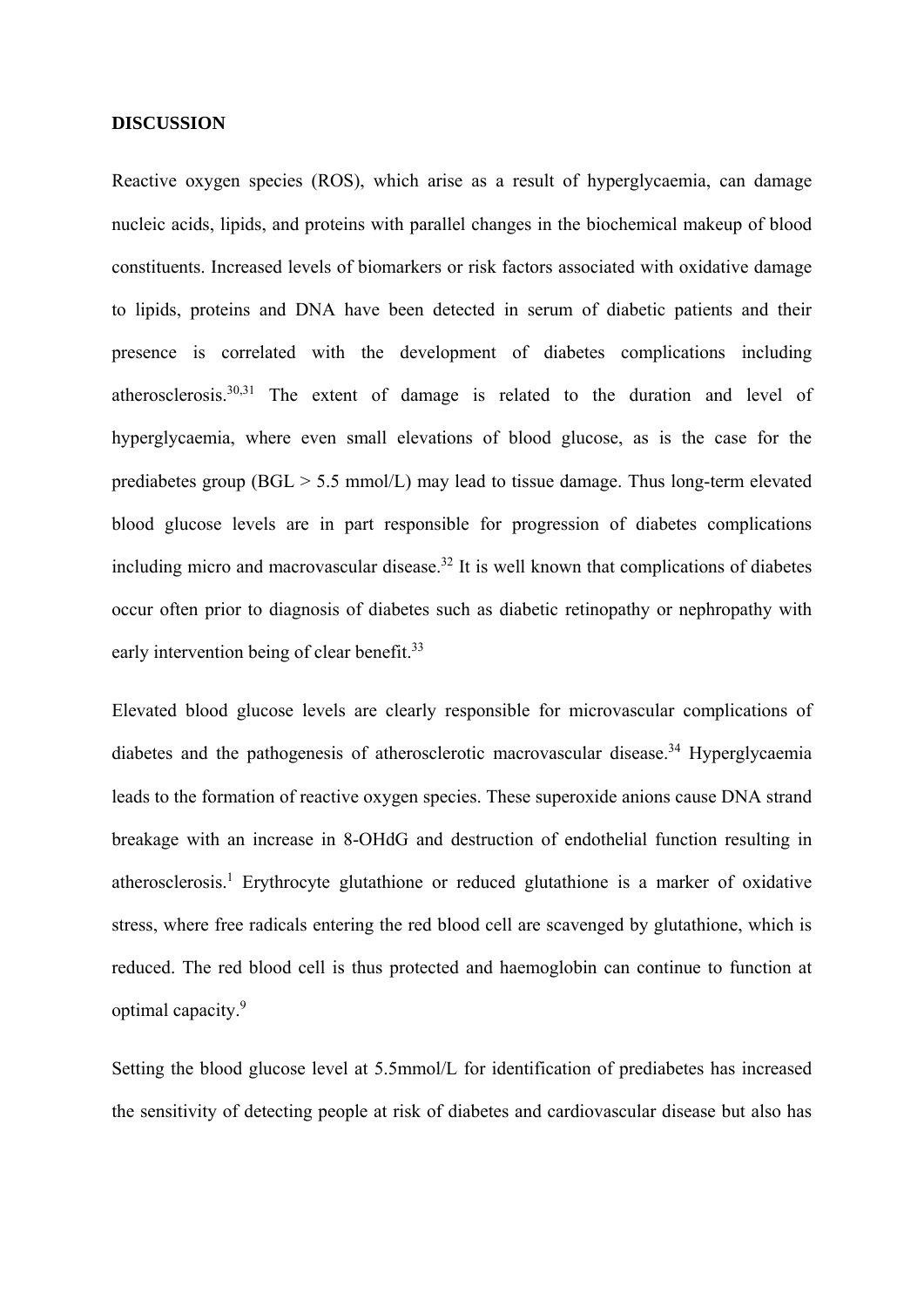increased the number that need to be reviewed.<sup>35</sup> Thus it becomes important to easily identify those subjects who would benefit most from intervention.

Our study showed a statistically significant increase in the level of 8-OHdG for the prediabetes group, which was even greater in the diabetes group. Since diverse pathologies affect 8-OHdG level especially nephropathy we also examined the level of kidney disease in our cohort. Only one person in the control group had glomerular nephritis but with 8-OHdG levels within the range of the control group. Therefore the level of 8-OHdG in the first instance indicates oxidative stress and DNA damage due to the glycaemic state of the participants. As the prediabetes group has higher glucose levels compared to the control group, the resulting ROS formed will lead to more oxidative DNA damage.<sup>1</sup> The rise in 8-OHdG in the prediabetes group is a strong indicator that not only oxidative damage is occurring but that possible microvascular (retinopathy or nephropathy) and/or macrovascular (cardiovascular disease or peripheral vascular disease) disease is already present subclinically.<sup>5,30</sup> 8-OHdG may therefore be a useful indicator of oxidative stress and associated tissue/organ damage much earlier in disease progression. That is, our prediabetes cohort, although asymptomatic for micro and macrovascular disease, with BGL and HbA1c level in the normal range, had a statistically significant increase in 8-OHdG compared to the control group. Hinoko et al. reported an increase in 8-OHdG associated with hyperglycaemia in people with diabetes and our study now extends this to the prediabetes stage and confirms the results of Kopprasch et al. and Deedwania & Fonseca,<sup>11,33</sup> who suggested that impaired glucose tolerance and/or impaired fasting glucose contribute to the risk of future cardiovascular disease. Increased oxidative stress as shown by the increase in 8-OHdG and decreased GSH may be related to the pathogenesis of diabetes complications.<sup>36</sup> It is of interest that the HbA1c levels between the control and prediabetes group were not significantly different and in fact within normal limits. HbA1c values for the diabetes group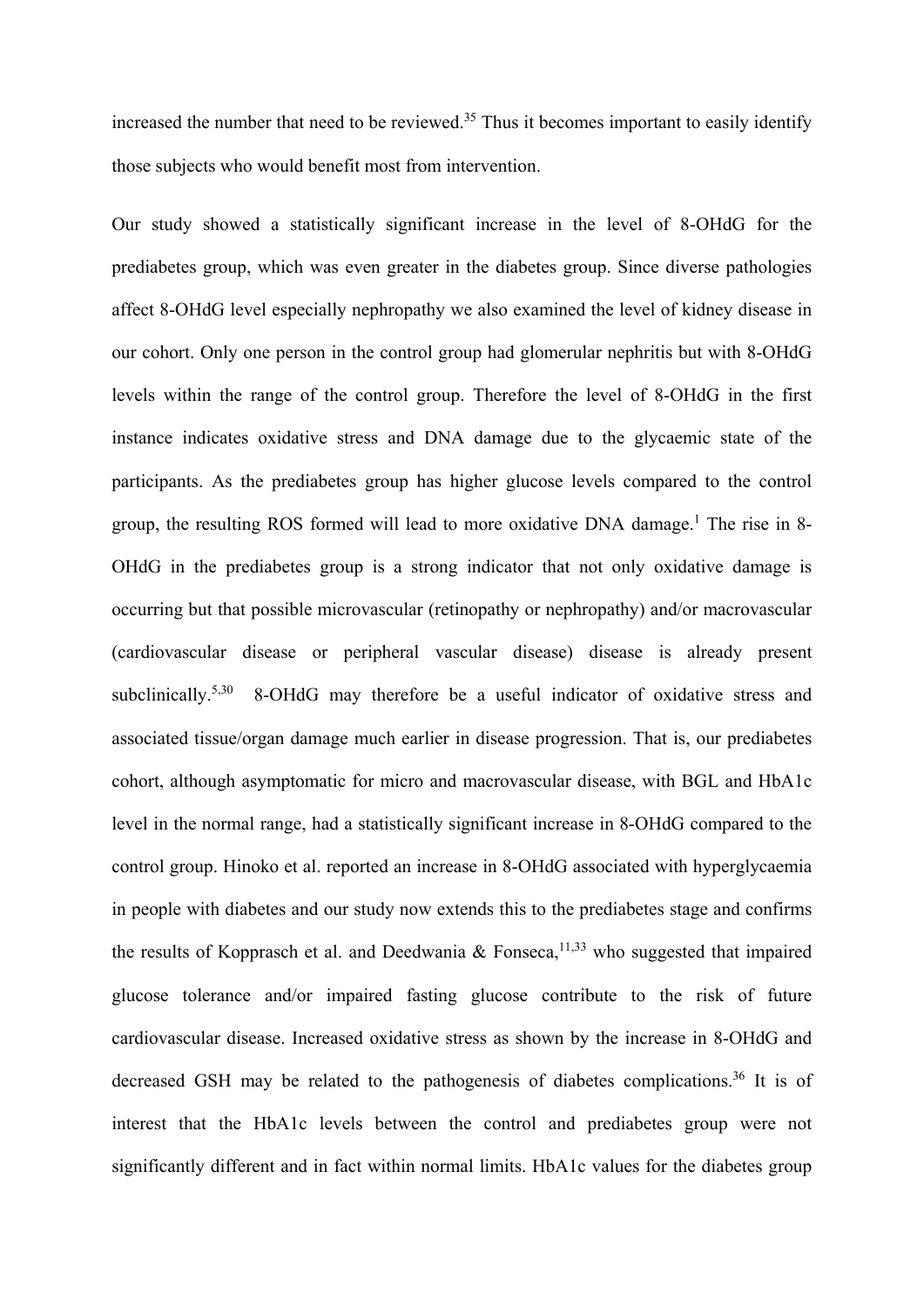were elevated but still indicating reasonable control of diabetes. Therefore relying solely on glycated haemoglobin as an indicator of risk for progression of diabetes complications may not be warranted.

Clinical relevance of elevated 8-OHdG levels are supported by previous studies with increases in 8-OHdG noted in urine and muscle in type 2 diabetes in accordance with disease progression and DNA damage in leukocytes of type 2 diabetic patients compared to control subjects.<sup>30,37,38</sup> From this point of view, it is important to evaluate the severity of oxidative stress associated with the loss of normal glycaemic control using 8-OHdG as similar changes were not seen for erythrocyte malondialdehyde and methaemoglobin. The minimum 8-OHdG levels recorded remained similar for all three groups. This is expected as some people with prediabetes or diabetes will not have pathophysiological changes associated with diabetes at the time of the study. Importantly the sensitivity of 8-OHdG is such that we observed a significant elevation in the prediabetes group compared to control group despite good HbA1c readings in all groups. An elevation of 8-OHdG indicates an increase in the degree of oxidative stress affecting tissue function and integrity, and therefore provides useful information.39 Initial increases in 8-OHdG may be associated with the guanine base of DNA being more susceptible to oxidative damage due to its inherent chemical structure.<sup>40</sup> GSH is not increased significantly in the prediabetes group due to a slower response dependent on more factors such as amount of GSH stored in erythrocyte balanced by de novo synthesis, which is balanced during the prediabetes stage. DNA damage in the erythrocyte is independent to vessel pathology associated with increases in LDL-cholesterol due to the free radical initiated pathophysiology. Increased 8-OHdG may also be seen earlier as a protective mechanism by DNA to increases in free radicals as part of the rapid oxidation of the guanosine nucleotide and cellular anti-inflammatory response occur prior to changes in GSH and cholesterol profile being observed.<sup>41</sup>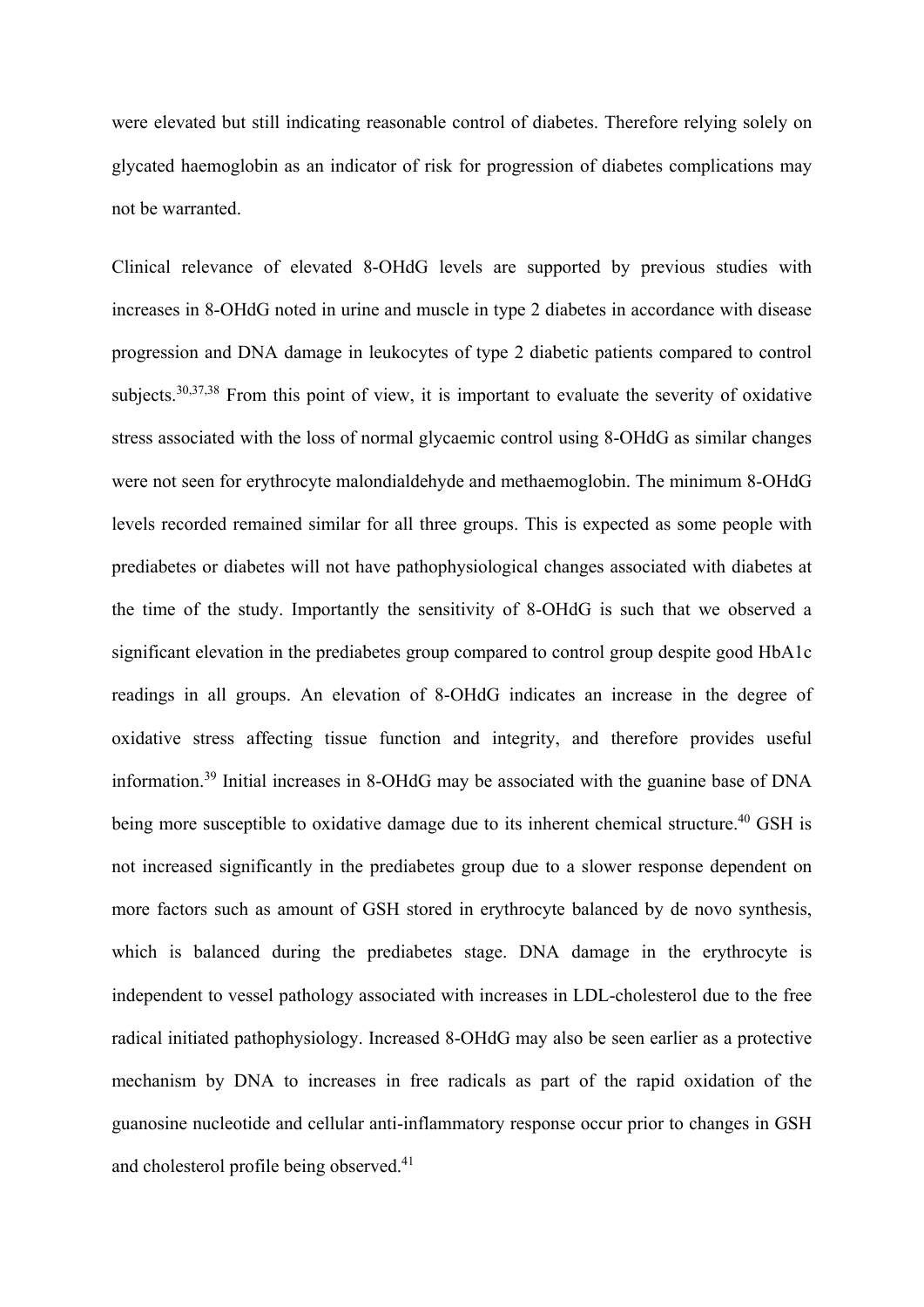Our study indicates a rise in 8-OHdG level from control to prediabetes and diabetes stage. 8- OHdG is an expression of DNA damage in endothelial tissue and oxidative stress. The erythrocyte GSH levels are lower in the prediabetes group and lowest in the diabetes group. This latter finding confirms oxidative stress and free radical activity being increased with diabetes disease progression. GSH is used up in the erythrocyte to bind with the free radicals and therefore a decrease is observed. As free radical activity increases GSH levels in the erythrocyte tend to increase as there is de novo synthesis occurring until free radical damage such as erythrocyte membrane transporter for cysteine and a lack of cysteine due to increases in homocysteine lead to a reduction in GSH.8, 9

There was no significant elevation in erythrocyte malondialdehyde and methaemoglobin in the prediabetes and type 2 diabetes groups compared to the control group. These results are not what we expected especially for MDA, which is an early marker for atherosclerosis in association with low density lipoprotein. However, cholesterol levels may have been affected due to the statin medication taken by the majority of the diabetes group, which was not stopped for this research and therefore the LDL-C values decreased with disease progression (Table 3). In addition the concentration of MDA by the thiobarbituric acid assay in untreated serum may not reflect free radical damage to lipoproteins.<sup>42</sup> MetHb is a late marker for oxidative stress and is formed once other antioxidants such as GSH are non-functional in advanced diabetes and therefore no change may have occurred at this stage of disease progression in our cohort.

Dancer et al.<sup>43</sup> reported a negative correlation between fasting blood glucose and reduced glutathione levels in patients with type 2 diabetes. Similarly our results indicate that there was a significant reduction in GSH in the type 2 diabetes group compared to the control subjects with a lower level in the prediabetes group compared to control, (Table 2). This reduction in erythrocyte reduced glutathione in type 2 diabetic patients is due to its action as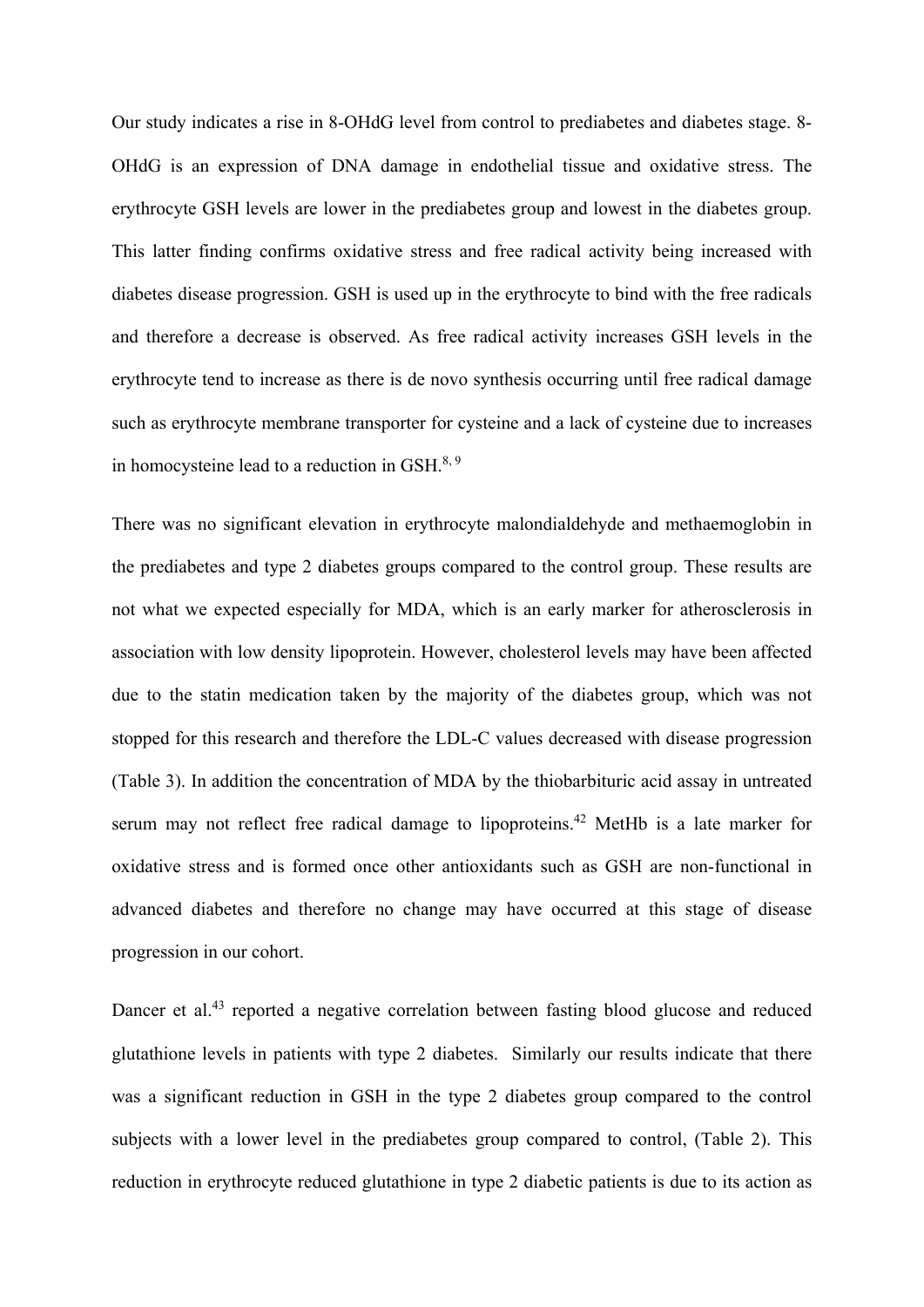an antioxidant against ROS generated during oxidative stress.<sup>4,9,31</sup> At the diabetes stage the further decrease in GSH may now be associated with reduction of existing GSH reserves in the erythrocyte without replenishment or increased production. Normal erythrocyte function replenishes GSH by chemical reactions using cysteine transported across the membrane from the plasma.44 However in diabetes progression free radical damage to the endothelium leads to an increase in homocysteine, which decreases available cysteine to be transported into the erythrocyte for GSH production and the erythrocyte membrane cysteine transport is also impaired.

### **CONCLUSION**

Our results indicate that 8-OHdG is increased at the prediabetes stage suggesting that free radical damage associated with minor increases in blood glucose level has occurred. Reduced erythrocyte GSH is an antioxidant marker, which is slightly decreased in the prediabetes and further reduced in the diabetes group. This latter finding suggests the role of the erythrocyte in combating oxidative stress is already compromised at the prediabetes stage. 8-OHdG could be used as a biomarker for oxidative stress related DNA damage that is associated with an increased risk of cardiovascular disease when blood glucose levels are raised but below the diabetes cut-off.

#### **ACKNOWLEDGEMENTS**

The authors wish to thank Cherryl Kolbe and Bev de Jong for technical assistance and South West Pathology Laboratories for providing the cholesterol and blood glucose levels.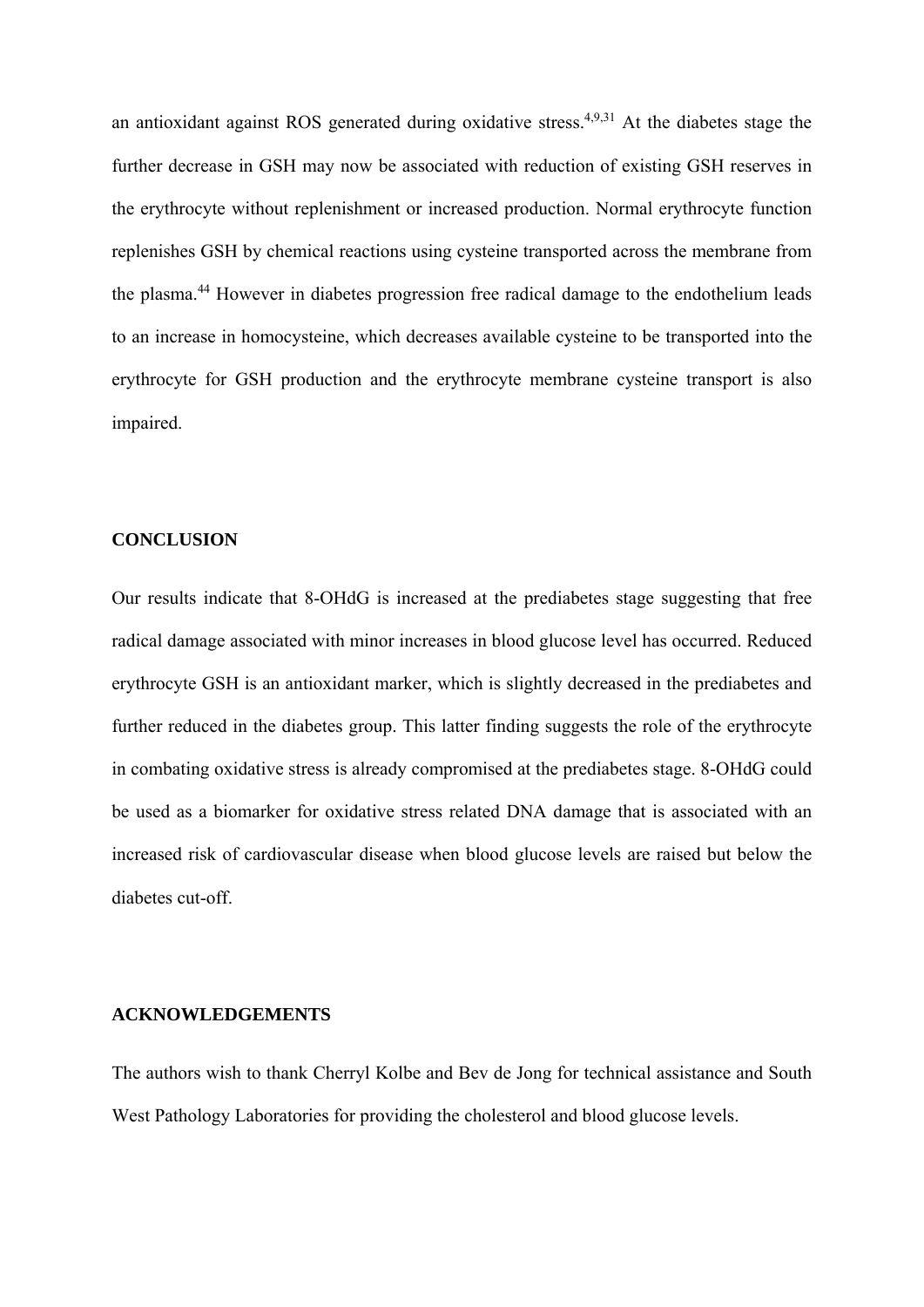#### **REFERENCES:**

- 1. Mehta JL, Rasouli N, Sinha AK, Molavi B. Oxidative stress in diabetes: A mechanistic overview of its effects on atherogenesis and myocardial dysfunction. *Int J Biochem Cell B*. 2006;38:794-803.
- 2. Huebschmann AG, Regensteiner JG, Vlassara H, Reusch JEB. Diabetes and advanced glycoxidation end products. *Diabetes Care.* 2006;29:1420-1432.
- 3. Sheetz MJ, King GL. Molecular understanding of hyperglycemia's adverse effects of diabetic complications. *JAMA*. 2002;288:255579-252589.
- 4. Nwose E, Jelinek H, Richards R, Kerr P. Oxidative stress and related cardiovascular events: Biomarkers improve CAD screening in prediabetes. *Brit J Biomed Sci.* 2007;64:35-43
- 5. Hinokio Y, Suzuki S, Hirai M, SuzukiC, Suzuki M, Toyota T. Urinary excretion of 8-oxo-7, 8-dihydro-2-deoxyguanosine as a predictor of the development of diabetic nephropathy. *Diabetologia*. 2002;45:877-882.
- 6. Akhtar N. Is Homocysteine a risk factor for atherothrombotic cardiovascular disease? *J Am Coll Cardiol*. 2007;49:1370-1371.
- 7. Stocker R, Keaney JF. Role of oxidative modifications in atherosclerosis. *Physiol Rev*. 2004;84:1381-1478.
- 8. Nwose EU, Jelinek HF, Richards RS, Kerr PG. Erythrocyte oxidative stress in clinical management of diabetes and its cardiovascular complication: A review. *Brit J Biomed Sci*. 2007;64:35-43.
- 9. Nwose EU, Jelinek HF, Richards RS, Kerr PG. Changes in the erythrocyte glutathione concentration in the course of diabetes mellitus. *Redox Report*. 2006;11:99-104.
- 10. Cersosimo E, DeFronzo RA. Insulin resistance and endothelial dysfunction: the road map to cardiovascular diseases. *Diabetes Metab Res*. 2006;22:423-436.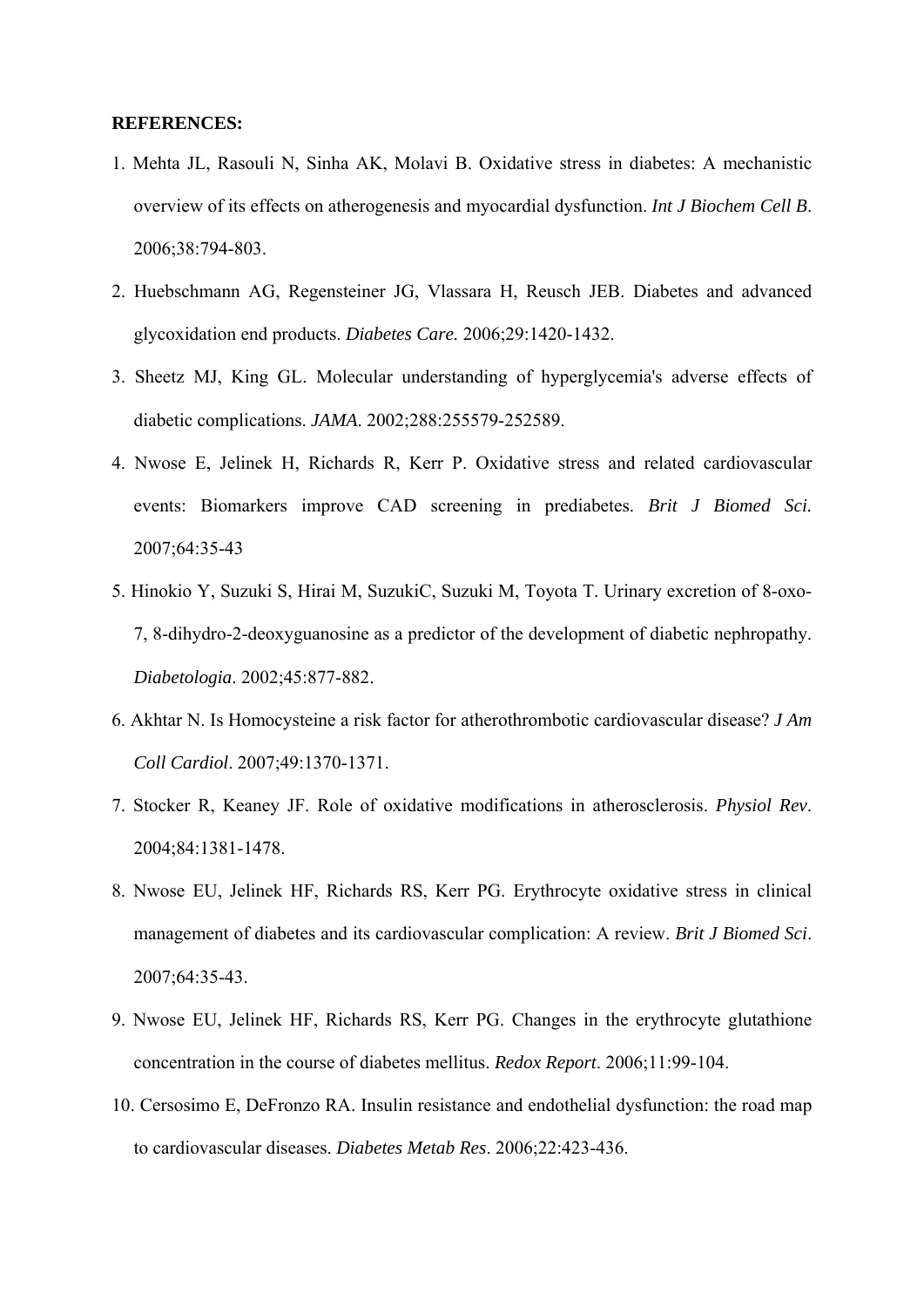- 11. Kopprasch S, Pietzsch J, Kuhlisch E, Fuecker K, Temelkova-Kurktschiev T, Hanefeld M, et al. In vivo evidence for increased oxidation of circulating LDL in impaired glucose tolerance. *Diabetes*. 2002; 51(10):3102-3106.
- 12. Wright E, Scism-Bacon JL and Glass LC. Oxidative stress in type 2 diabetes: the role of fasting and postprandial glycaemia. *Int J Clin Prac*. 2006;60:308-314.
- 13. Yoshida K, Hirokawa J, Tagami S, Kawakami Y, Urata Y, Kondo T. Weakened cellular scavenging activity against oxidative stress in diabetes mellitus: regulation of glutathione synthesis and efflux. *Diabetologia*. 1995;38:201-210.
- 14. Nwose E, Jelinek H, Richards R. Changes in malondialdehyde level in diabetes. *The Australian Health and Medical Research Congress, Sydney*. 208, 2004.
- 15. Callum L, James D. Targeting therapeutics against glutathione depletion in diabetes and its complications. *Brit J Diab & Vasc Dis*. 2007;7:258-265
- 16. Hochstein P, Atallah AS. The nature of oxidants and antioxidant systems in the inhibition of mutation and cancer. *Mutat Res*. 1988;202:363–375.
- 17. Neilsen F, Mikkelsen B, Neilsen J, Andersen H, Grandjean P. Plasma malondialdehyde as biomarker for oxidative stress reference interval and effects of life-style factors. *Clin Chem*. 1997;47:1209-1214.
- 18. Slatter DA, Bolton CH, Bailey AJ. The importance of lipid-derived malondialdehyde in diabetes mellitus. *Diabetologia*. 2000;43:550-557.
- 19. Lucijan M. The level of maternal methemoglobin during pregnancy in an air-polluted environment. *Environ Health Persp*. 2003;111:1902-1905
- 20. Balla J, Balla G, Jeney V, Kakuk G, Jacob H, Vercelloti G. Ferriporphyrins and endothelium. A 2-edged sword. Promotion of oxidation and induction of cytoprotectants. *Blood* 95, 2000.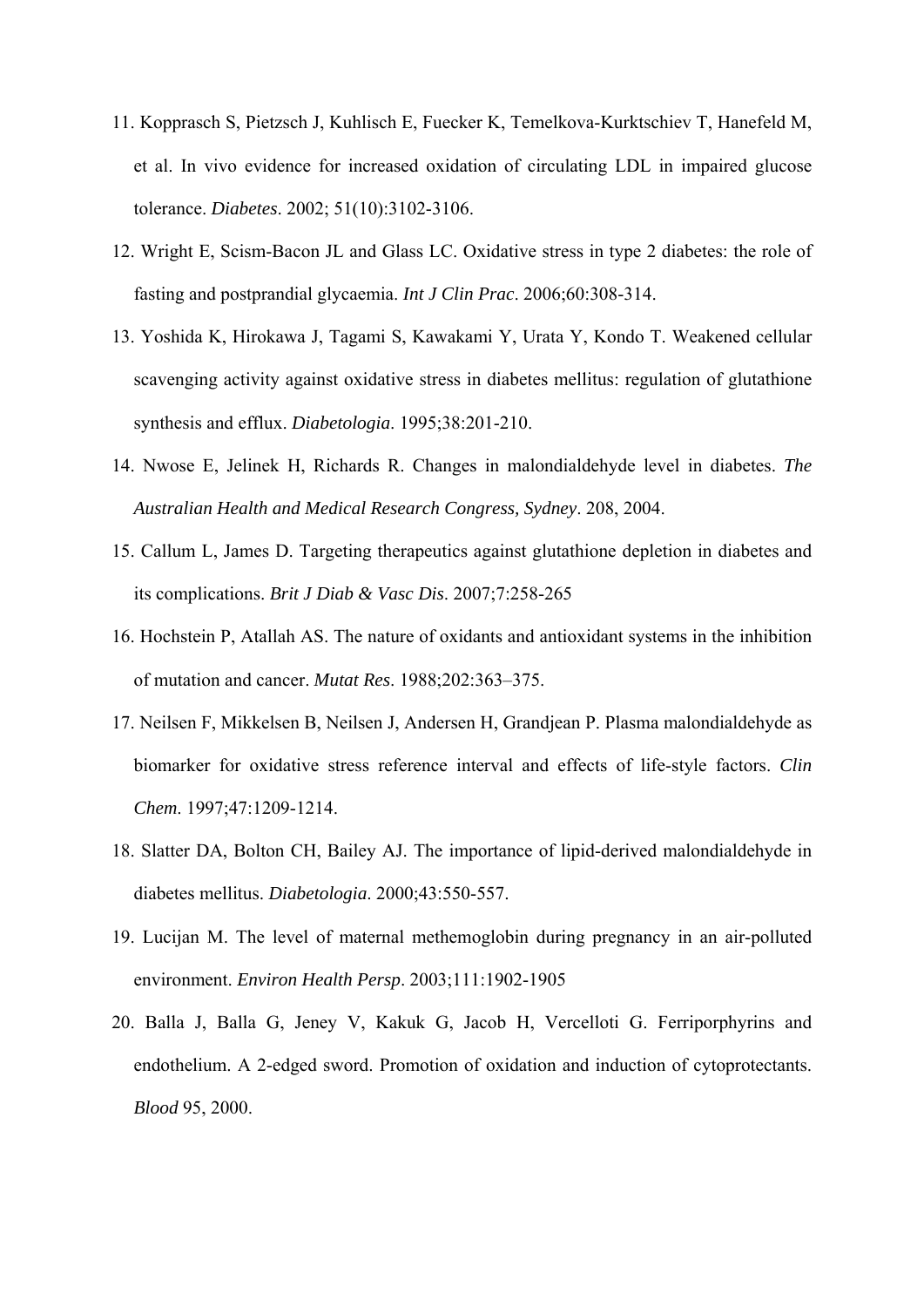- 21. Loft S, Poulsen HE. Cancer risk and oxidative DNA damage in man. *J Mol Med*. 1966;74:297–312.
- 22. Tuzgen S, Hanimoglu H, Tanriverdi T, Kacira T, Sanus GZ, Atukeren P, et al. Relationship between DNA damage and total antioxidant capacity in patients with glioblastoma multiforme. *Clin Oncol*. 2007;19:177-181
- 23. Le Page F, Margot A, Grollman AP, Sarasin A, Gentile A. Mutagenicity of a unique 8 oxoguanine in a Ha-ras sequence in mammalian cells. *Carcinogenesis*. 1995;16:2779-2784
- 24. American diabetic association. Diagnosis and classification of diabetes mellitus. *Diabetes Care*. 2004;27:s5-s10
- 25. Stocks J, Dormandy TL. The autooxidation of human red cell lipids induced by hydrogen peroxide. *Brit J Haematol*. 1971;20:95-111
- 26. Evelyn K, Malloy H. Microdetermination of oxyhaemoglobin, methemoglobin and sulfhemoglobin in a single sample of blood. *J Biol Chem*. 1938;126:655
- 27. Noiri E, Nakao A, Uchida K, Tsukahara H, Ohno M, Fujita T, et al. Oxidative and nitrosative stress in acuterenal ischemia. *Am J Physiol-Renal*. 2001;281:F948-F957
- 28. Beutler E, Duran O, Kelly BM. Improved method for the determination of blood glutathione. *J Lab Clin Med*. 1963;64:822-888
- 29. Lowry O, Passonneau J, Hasselberger F, Schulz D. Effects of ischemia on known substrates and cofactors of the glycolytic pathway in the brain. *J Biol Chem*. 1964;239:18.
- 30. Hinokio Y, Suzuki M, Hirai M, Chiba m, Hirai A, Toyota T. Oxidative DNA damage in diabetes mellitus: Its association with diabetic complications. *Diabetologia.* 1999;42:995- 998.
- 31. Nwose E, Jelinek H, Richards R, Kerr P. Erythrocyte oxidative stress in clinical management of diabetes and its cardiovascular complications. *Brit J Biomed Sci*. 2007;64:35-43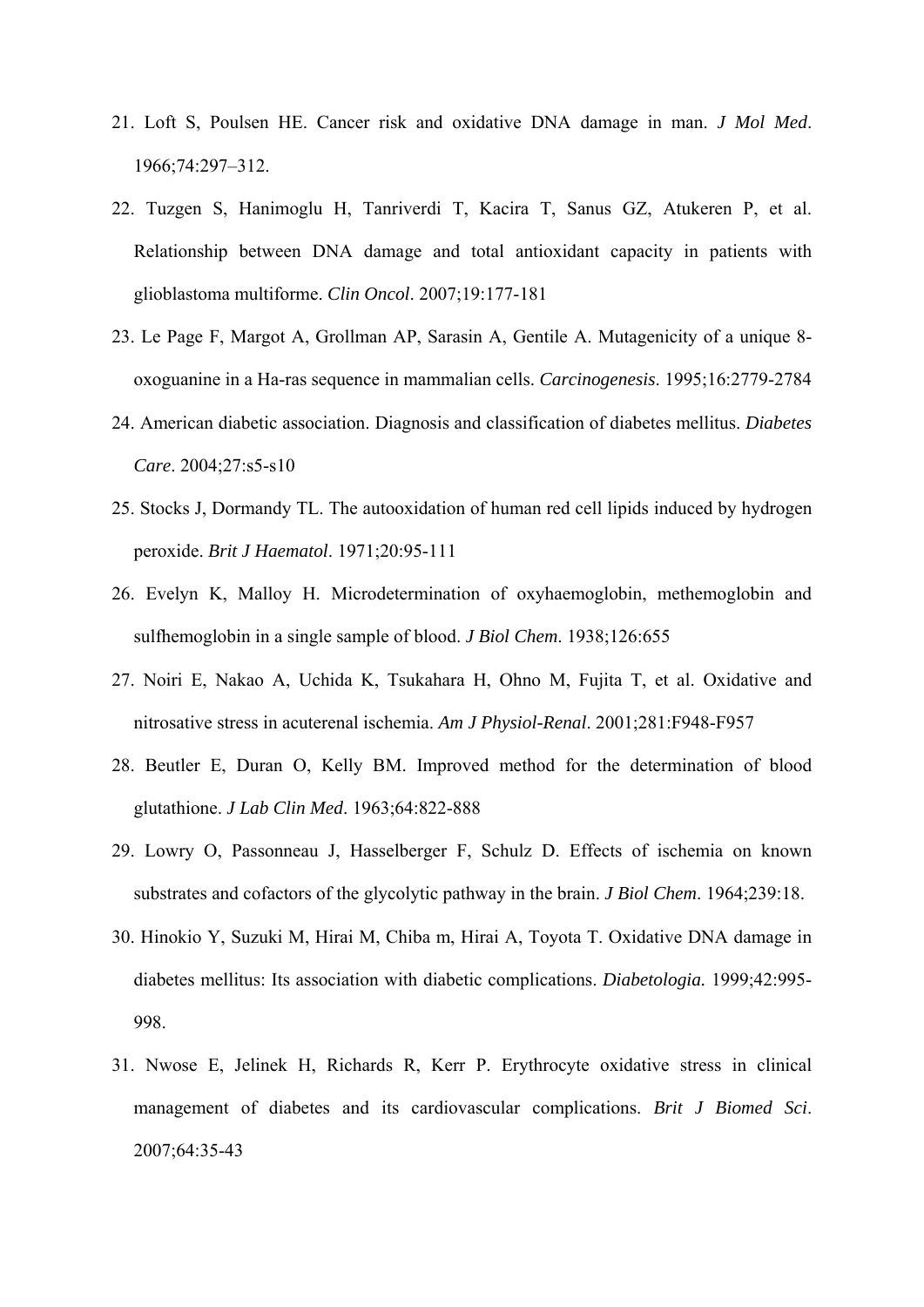- 32. Bjørnhjolt J.V, Erikssen G, Aaser E, Sandvik L, Nitter-Huage S, Jervell J, et al. Fasting blood glucose: an underestimated risk factor for cardiovascular death: results from a 22 year follow-up of healthy non-diabetic men. *Diabetes Care*. 1999;22: 45-49.
- 33. Deedwania P, Fonseca V. Diabetes, prediabetes, and cardiovascular risk: Shifting the paradigm. *Am J Med*. 2005;118:939-947
- 34. Levitan EB, Song Y, Ford ES, Liu S. Is nondiabetic hyperglycemia a risk factor for cardiovascular disease? A meta-analysis of prospective studies. *Arch Intern Med*. 2004; 164:2147–2155.
- 35. ADA. American diabetes association. Diagnosis and classification of diabetes mellitus. *Diabetes Care*. 2005; 28(suppl 1):S37–S42.
- 36. Baynes J, Thorpe S. Role of oxidative stress in diabetic complications. *Diabetes Care*. 1999;48:1-9.
- 37. Suzuki S, Hinokio Y, Komatsu K, Ohtomo M, Onoda M, Hirai S, et al. Oxidative damage to mitochondrial DNA and its relationship to diabetic complications. *Diabetes Res Clin Pr*. 1999;45:161-168.
- 38. Maura L, Lisa G, Vanessa P, Ellisabeta B, Gianluca B, Carlo Maria R. Oxidative DNA damage and plasma antioxidant capacity in type 2 diabetic patients with good and poor glycemic control. *Mut Res*. 2008;638:98-102.
- 39. Choi S, Choi H, Lee S, Ko S, You H, Ye S. Anti-inflammatory effect of 8-hydroxy-2' deoxyguanosine on lipopolysaccharide-induced inflammation via rac suppression in Balb/c mice. *Free Radical Bio Med.* 2007;43:1594-1603.
- 40. Kim J, Choi S, Yoo J, Chung M. 8-oxoguanine induces intramolecular DNA damage but free 8-oxoguanine protects intermolecular DNA from oxidative stress. *FEBS Lett*. 2004;556:104-110.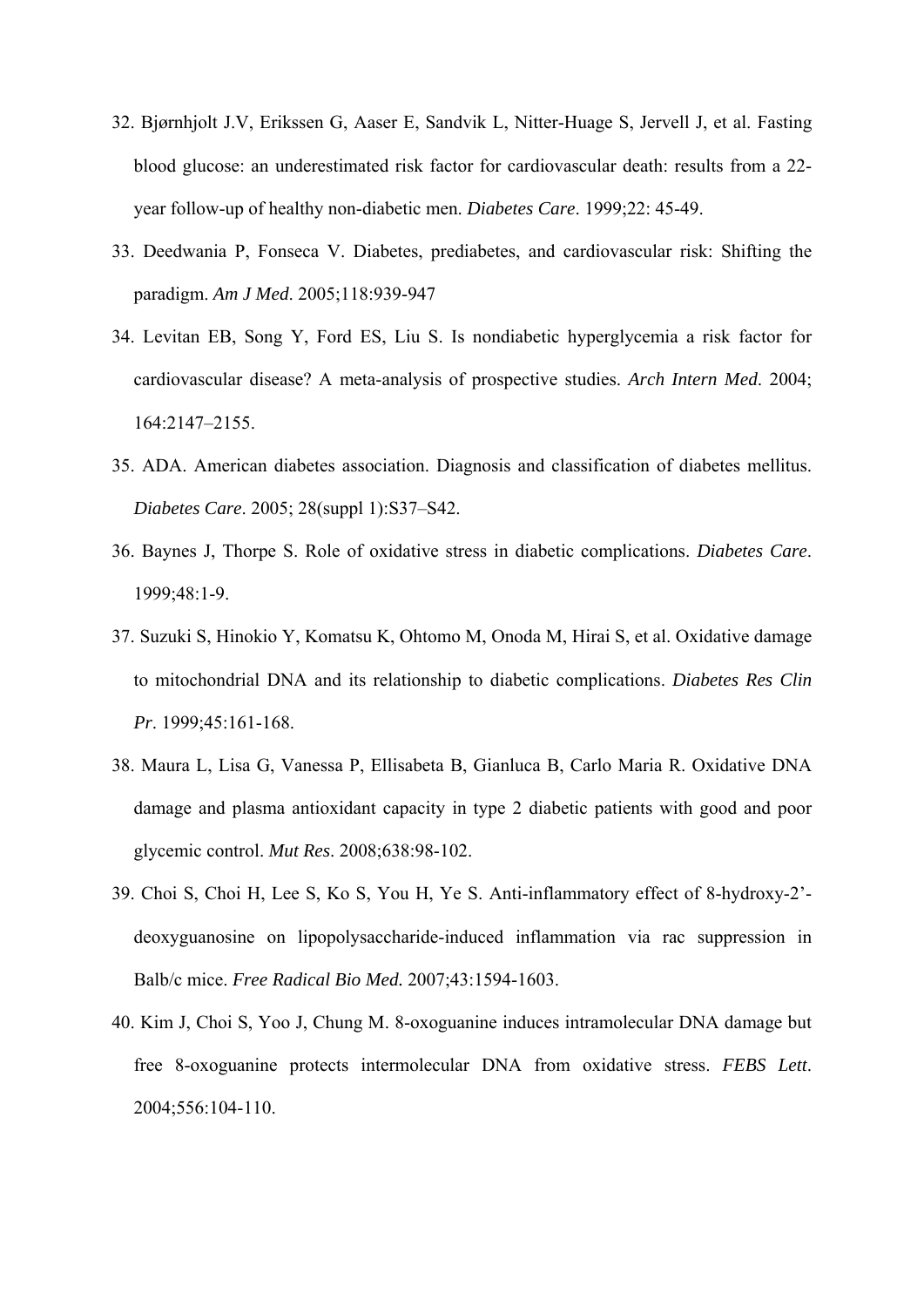- 41. Ro JY, Kim DY, Park JW, Chung MH. Effects of 7,8-dihydro-8-oxo-deoxyguanosine on antigen challenge in ovalbumin-sensitized mice may be mediated by suppression of rac. *Br J Pharmacol*. 2009;158:1743-1752.
- 42. Dyer RG, Stewart MW, Mitcheson J, George K, Alberti MM, Laker MF. 7 ketocholesterol, a specific indicator of lipoprotein oxidation, and malondialdehyde in noninsulin dependent diabetes and peripheral vascular disease. *Clin Chim Acta*. 1998;260:1- 13.
- 43. Dincer Y, Akcay T, Alademir Z, Ilkova H. Effect of oxidative stress on glutathione pathway in red blood cells from patients with insulin-dependent diabetes mellitus. *Metabolis*. 2002;51:1360-1362.
- 44. Woo KS, Chook P, Lolin YI, Cheung ASP, Chan LT, Sun YY, et al. Hyperhomocyst(e)inemia is a risk factor for arterial endothelial dysfunction in humans. *Am Heart J*. 1997;96:2542-2544.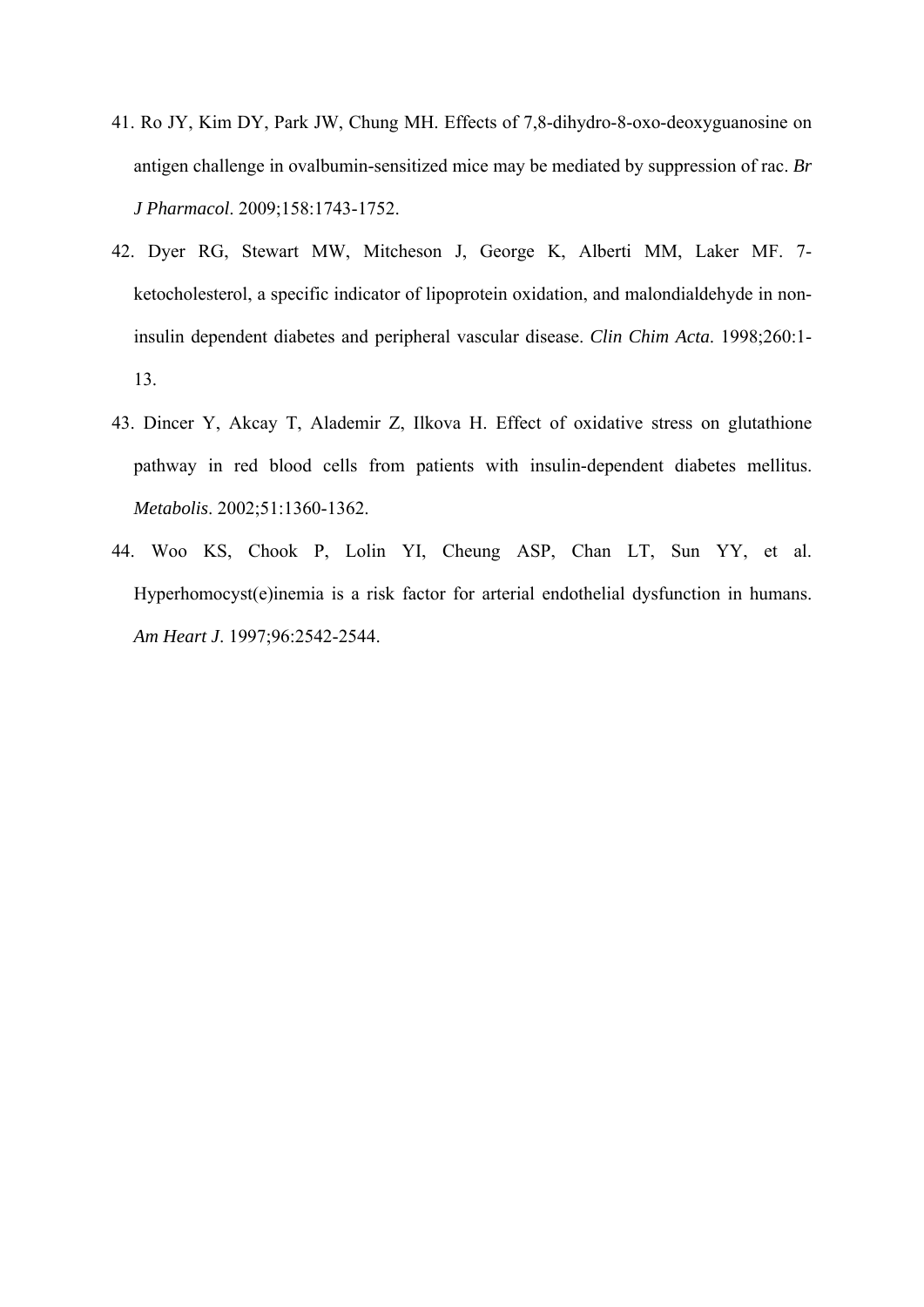### **TABLE 1**

# Control subjects Prediabetic Subjects Type 2 Diabetic Patients Number 98 33 35 Age (years)  $66.2 \pm 11.2 \pm 64.7 \pm 10.4 \pm 70 \pm 8.4$ Sex (male/female) 40/58 16/17 20/15 Body Mass Index (kg/m2)  $27.2 \pm 4.6^*$  $29.1 \pm 4.4$   $31.1 \pm 4.9$ Fasting Plasma Glucose (mmol/L)  $4.8 \pm 0.5^{*,\#}$   $6.1 \pm 0.9^{**}$   $7.2 \pm 3.2$ HbA1c %  $5.6 \pm 0.26^*$  $5.7 \pm 0.27^{**}$  6.7  $\pm$  1.1 Systolic Blood Pressure (mmHg)  $130.1 \pm 19.7$  129.9  $\pm 15.3$  135.3  $\pm 15$ Diastolic Blood Pressure (mmHg)  $76.6 \pm 8.6$   $77.1 \pm 8.6$   $74.6 \pm 10.1$ Nephropathy 1 0 0 Statin  $18 (18.4\%)$  11 (33.3%) 20 (57.1%) Antihypertensive Medication 36 (36.7%) 12 (36.4%) 27 (77.1%) Single medication  $\begin{array}{|c|c|c|c|c|c|} \hline 29 & & 8 & & 4 \ \hline \end{array}$ Two medications  $\begin{array}{|c|c|c|c|c|c|c|c|c|} \hline 6 & 3 & 11 \end{array}$ Three medications 1 1 1 1 1

### **Characteristics of the subjects included in this study**

More than three medications  $\begin{vmatrix} 0 & 1 \\ 0 & 1 \end{vmatrix}$ \*significant difference between control and type 2 diabetes  $(p<0.001)$ 

 $*$ significant difference between control and prediabetes ( $p$ <0.001)

\*\*significant difference between prediabetes and type 2 diabetes ( $p<0.05$ )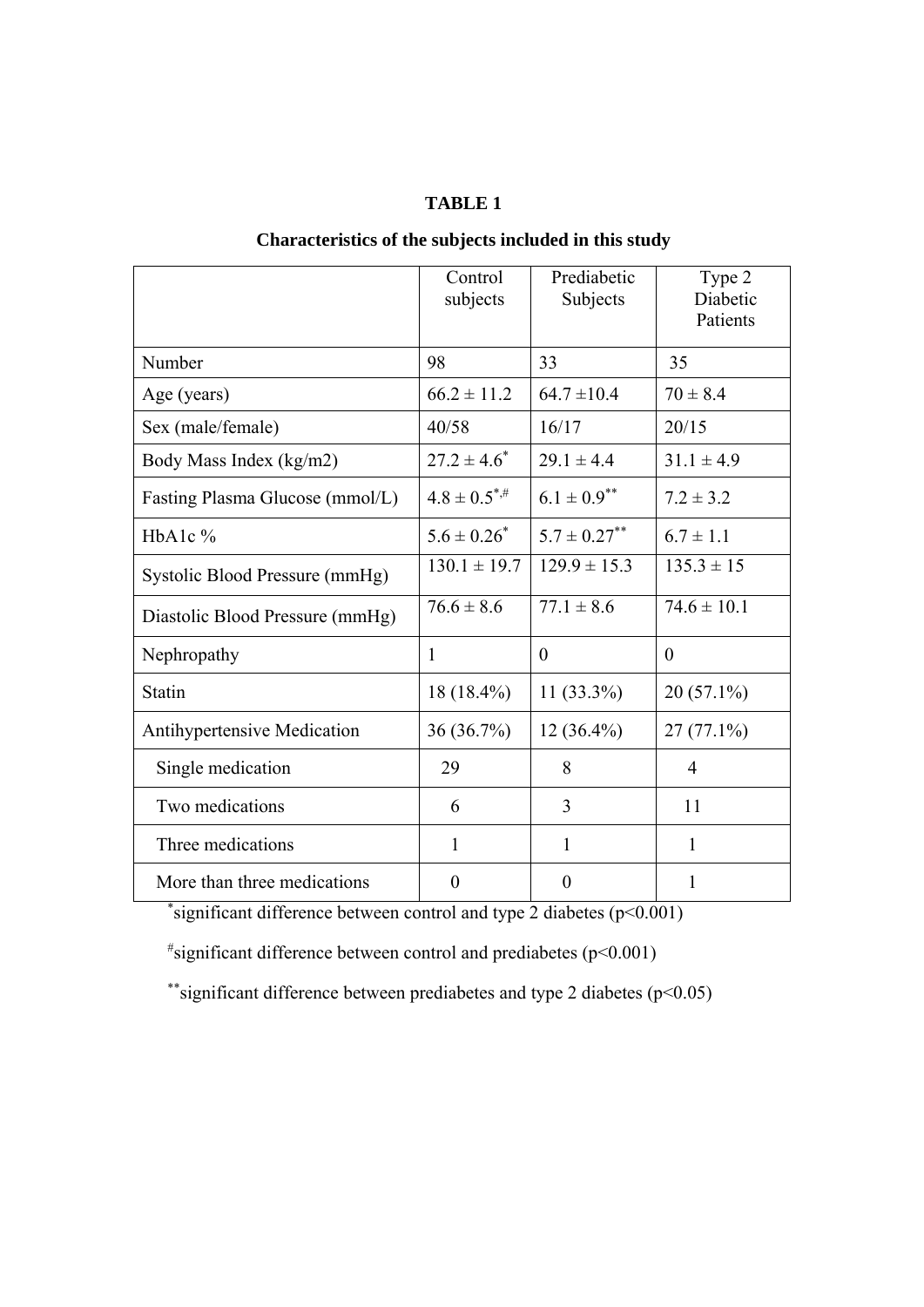# **TABLE 2**

# **Biomarkers of Oxidative Stress (Mean ± SD) in Control, Prediabetic and Diabetic groups**

| Oxidative Stress<br><b>Biomarkers</b> | Control Group                   | Prediabetes Group    | <b>Type 2 Diabetes</b><br>Group |
|---------------------------------------|---------------------------------|----------------------|---------------------------------|
| $GSH$ (mg/100ml)                      | $71.9 \pm 10.4^*$               | $66.9 \pm 20.4$      | $61.5 \pm 14$                   |
| $8-OHdG$ (pg/ml)                      | $177.8 \pm 91.1$ <sup>*,#</sup> | $516.5 \pm 260^{**}$ | $1926.9 \pm 1197$               |

\* significant difference between control and type 2 diabetes (p<0.001)

 $*$ significant difference between control and prediabetes (p<0.01)

\*\*significant difference between prediabetes and type 2 diabetes (p<0.001)

GSH (erythrocyte reduced glutathione); 8-OHdG (8-OH-2-deoxy-Guanosine)